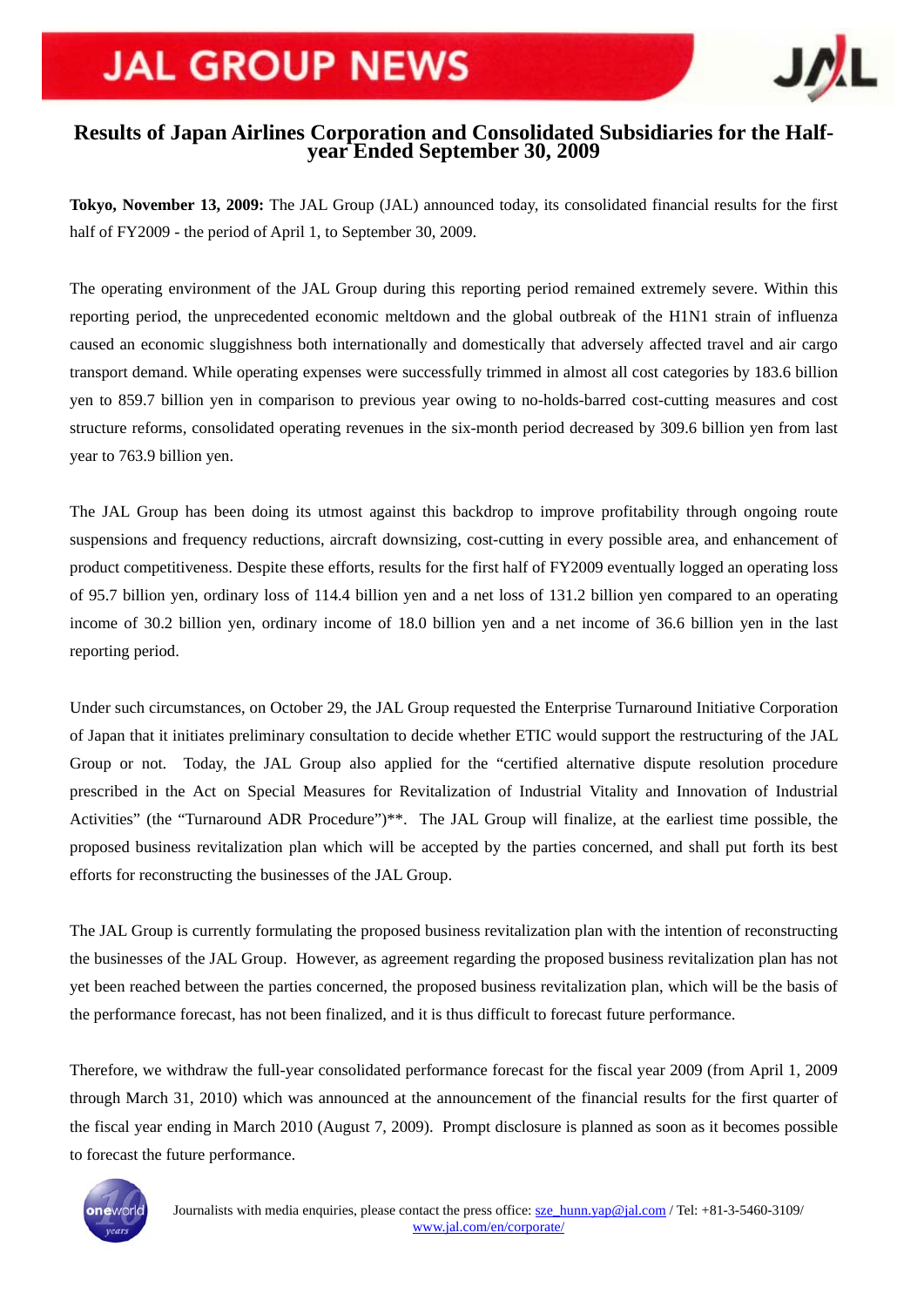

| Units: billion yen             | <b>First Half FY09</b><br>Apr 1- Sep 30, 2009 | <b>First Half FY08</b><br>Apr 1- Sep 30, 2008 | Year-on-year<br><b>Difference</b> | Half year-on year<br>Comparison |
|--------------------------------|-----------------------------------------------|-----------------------------------------------|-----------------------------------|---------------------------------|
| <b>Operating revenue</b>       | 763.9                                         | 1,073.5                                       | $-309.6$                          | $71.2\%$                        |
| <b>International Passenger</b> | 225.4                                         | 393.8                                         | $-168.3$                          | 57.2%                           |
| Domestic passenger             | 310.7                                         | 352.5                                         | $-41.8$                           | 88.1%                           |
| International cargo            | 43.0                                          | 95.4                                          | $-52.3$                           | 45.1%                           |
| <i>Others</i>                  | 184.7                                         | 231.8                                         | $-47.0$                           | 79.7%                           |
| <b>Operating costs</b>         | 859.7                                         | 1,043.3                                       | $-183.6$                          | 82.4%                           |
| <b>Operating income (loss)</b> | $-95.7$                                       | 30.2                                          | $-126.0$                          |                                 |
| <b>Ordinary income (loss)</b>  | $-114.4$                                      | 18.0                                          | $-132.4$                          |                                 |
| Net income (loss)              | $-131.2$                                      | 36.6                                          | $-167.8$                          |                                 |

#### **1. JAL Group First Half 2009 Consolidated Financial Results** (Apr 1 - Sep 30, 2009)

\* Figures rounded down to the nearest 100 million yen.

\* Average exchange rate for the reporting period (April 1 through to September 30, 2009): US\$1 = JPY 96.0 / EUR1 = JPY 131.7

#### **2. Air Transport Business Segment**

#### **International Passenger Operations**

In addition to the route suspension and flight frequency reductions, as well as progress in the plan to downsize aircraft, the Group pressed on with efforts to secure more revenue and to stimulate travel demand through sales campaigns and collaborations. Timely discount fare products were marketed and JAL also operated charter flights to Europe in partnership with several travel agencies. Furthermore, destinations such as Istanbul, Adelaide, Melbourne and Perth, were added to the Group's international network through new code-share agreements with partner airlines like Air France and Qantas Airways.

Capacity on international routes during this reporting period was reduced by 11.9% year-on-year, measured by available seat-kilometers. In terms of demand, leisure passenger demand originating from Japan was initially negatively impacted by the spread of H1N1 influenza in the first quarter. However, the substantial lowering of the fuel surcharge which was removed for three months from July to September 2009, and the yen's appreciation, generated an overall increase in leisure passenger demand originating from Japan compared to a year earlier. On the contrary, business demand originating from Japan once again registered a considerable decline against the same period last year as companies curb business trips during this economic downturn. Demand for travel into Japan was additionally affected by the persistent strength of the yen. The net result showed that overall demand declined by 11.3% in terms of revenue passenger kilometers. As a result, passenger load factor went up by 0.4 percentage points against last year, to 67.8%.

Revenues were cuffed by reductions in the collection of fuel surcharge, changes in class-mix caused by stagnant business demand and increased trends to downgrade, and the strong yen. Consequently, there was a 35.5% decline in passenger yield versus that of last year and a 42.8% decline in revenue to 225.4 billion yen.

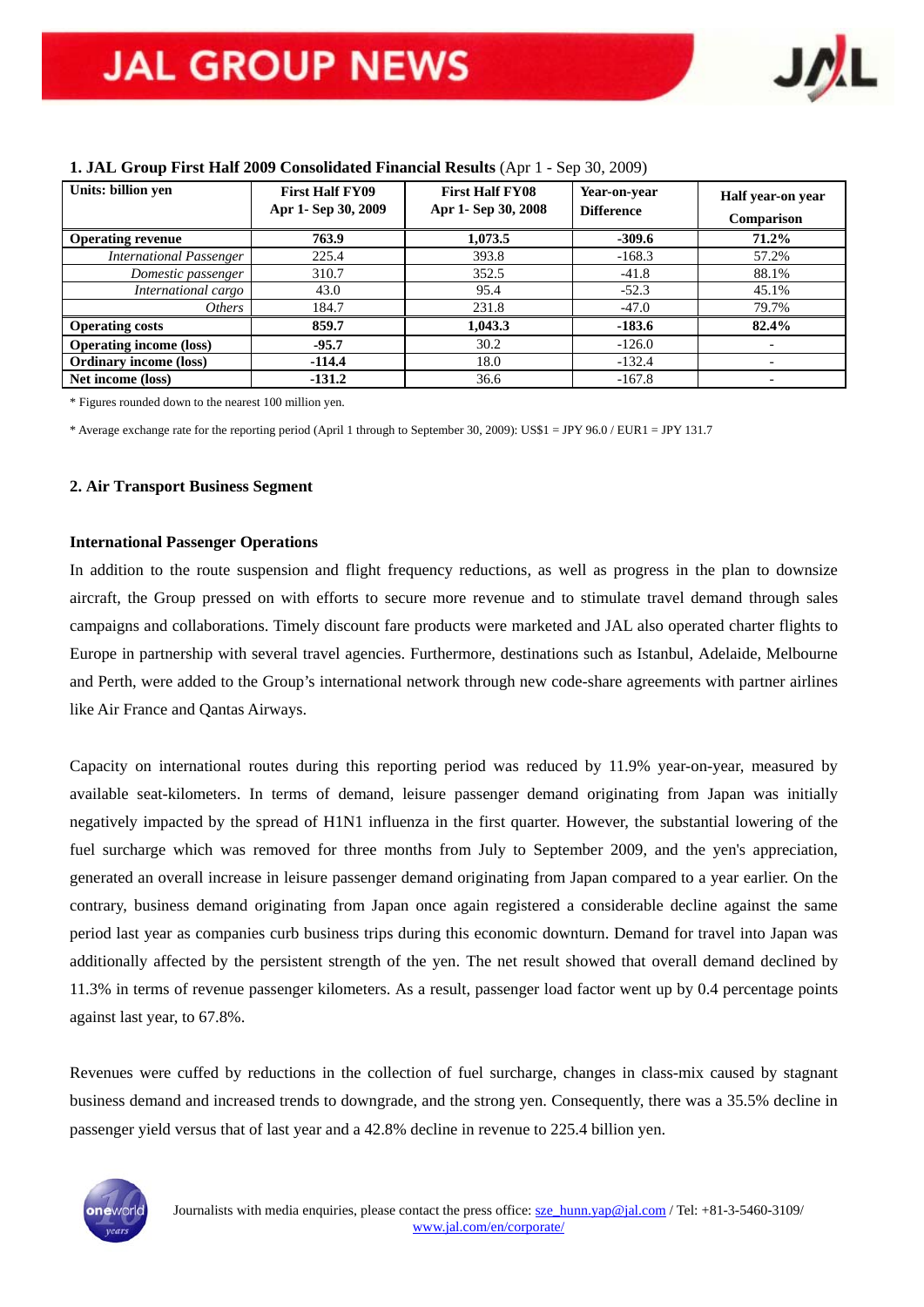# **JAL GROUP NEWS**



#### **Domestic Passenger Operation**

On the domestic network, route suspension and flight frequency reductions were carried out while smaller-sized regional jets such as the Embraer 170 were introduced. Sales campaigns together with timely and targeted discount fare products were also actively introduced to stimulate domestic travel.

Despite these initiatives which contributed to a cut in seat supply on JAL Group domestic routes by 3.1% year-onyear during the first half in terms of available seat-kilometers, the weakness in the economy prevailed, causing individual and group travel demand to remain frail. Demand was down by a larger margin at 10.1% in terms of revenue passenger kilometers. Consequently, passenger load factor decreased by 4.7 percentage points year-on-year to 59.9%.

Revenues are 11.9%, or 310.7 billion yen, less than previous year, as a shift to lower fares also caused passenger yield to slide by 1.9% year-on-year.

#### **International Cargo**

While the rate of decline in export and import demands, in particular to and from China, showed signs of slowing down, they remain weak under the pressures of the global economic downturn and the strength of the yen.

The Group endeavored to flexibly adjust the use of large and medium-sized freighters and cargo space on passenger flights in order to more closely match capacity with demand. Furthermore to strengthen its competitiveness, JAL expanded its alliance strategy by commencing code-share cargo flights with Nippon Cargo Airlines (NCA) in March 2009, and by entering into a business alliance with Mitsui & Co., Ltd. in May 2009, aimed at maximizing the complementary functions and capabilities of a trading company and an airline.

The total capacity for international air cargo transportation was reduced by 23.8% against last year in terms of available cargo ton-kilometers, while demand logged a 29.1% decline when measured in revenue cargo tonkilometers as a result of capacity cuts and deteriorating business conditions. International cargo revenue went down by 54.9% to 43.0 billion yen. Despite exertions to increase yield through sales promotion of J PRODUCTS and an increase in the ratio of short-haul routes, the decrease in fuel surcharge collected, intensifying competition and the strong yen were key factors that caused cargo yield to decline by 36.4% year-on-year.

#### **Operating Costs**

Fuel cost, which represents the largest proportion of costs in the air transportation segment, totaled 188.2 billion yen after taking exchange-rate factors into account. This is a year-on-year decline of 62.7 billion yen in cost owing to various independent fuel-saving measures as well as the capacity cuts outlined above. With regard to other costs, year-on-year reductions were successfully achieved in almost all categories, including personnel costs and general expenses primarily due to the strict implementation of ongoing cost-cutting measures in which nothing is treated as

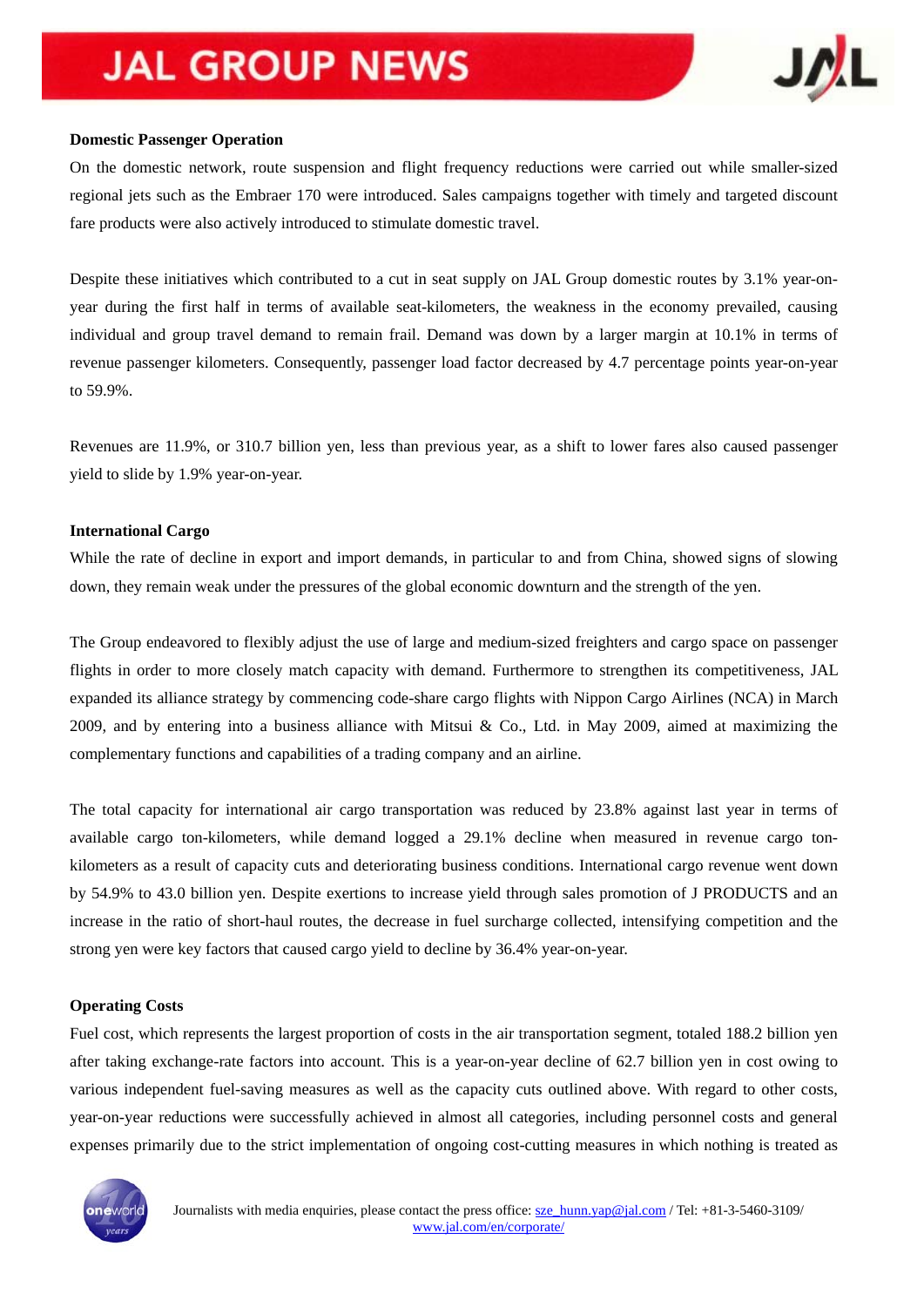

off-limits and the extensive reformation of the Group's cost structure.

#### **3. Consolidated Financial Position**

|                              | FY 2009 first half<br>$(Apr 1 - Sep 30, 2009)$ | <b>FY2008</b><br>(year ended Mar 31, 2009) |
|------------------------------|------------------------------------------------|--------------------------------------------|
| <b>Total Assets</b>          | 1.682.7                                        | 1,750.6                                    |
| <b>Net assets</b>            | 137.5                                          | 174.6                                      |
| excluding minority interests |                                                |                                            |
| <b>Equity ratio</b>          | 8.2%                                           | 10.0%                                      |
| excluding minority interests |                                                |                                            |

\* Figures rounded down to the nearest 100 million yen.

#### **4. Forecast of results for the full year ending March 31, 2010**

The JAL Group is currently formulating the proposed business revitalization plan with the intention of reconstructing the businesses of the JAL Group. However, as agreement regarding the proposed business revitalization plan has not yet been reached between the parties concerned, the proposed business revitalization plan, which will be the basis of the performance forecast, has not been finalized, and it is thus difficult to forecast future performance.

Therefore, we withdraw the full-year consolidated performance forecast for the fiscal year ending in March 2010 (from April 1, 2009 through March 31, 2010) which was announced at the announcement of the financial results for the first quarter of the fiscal year ending in March 2010 (August 7, 2009). Prompt disclosure is planned as soon as it becomes possible to forecast the future performance.

| Unit:<br>Japanese yen $(4)$ billions | <b>FY 2009 Initial Forecast</b><br>(Year ending March 31, 2010) | FY 2009 Revised Forecast<br>(Year ending March 31, 2010) |
|--------------------------------------|-----------------------------------------------------------------|----------------------------------------------------------|
| <b>Total operating revenues</b>      | 1,748.0                                                         |                                                          |
| International passenger              | 575.0                                                           |                                                          |
| Domestic passenger                   | 651.0                                                           |                                                          |
| International cargo                  | 116.0                                                           |                                                          |
| <b>Total operating expenses</b>      | 1,807.0                                                         |                                                          |
| <b>Operating income</b>              | $-59.0$                                                         |                                                          |
| <b>Ordinary income</b>               | $-108.0$                                                        |                                                          |
| Net income                           | $-63.0$                                                         |                                                          |

#### **\*\*About Turnaround ADR Procedures**

The Turnaround ADR Procedure is an out-of-court workout procedure for corporate turnaround specially certified in the Act on Special Measures for Revitalization of Industrial Vitality and Innovation of Industrial Activities. Under the Turnaround ADR Procedures, discussions and negotiations with certain financial institutions or other creditors specified in the application will be conducted to formulate an applicant's business revitalization plan.

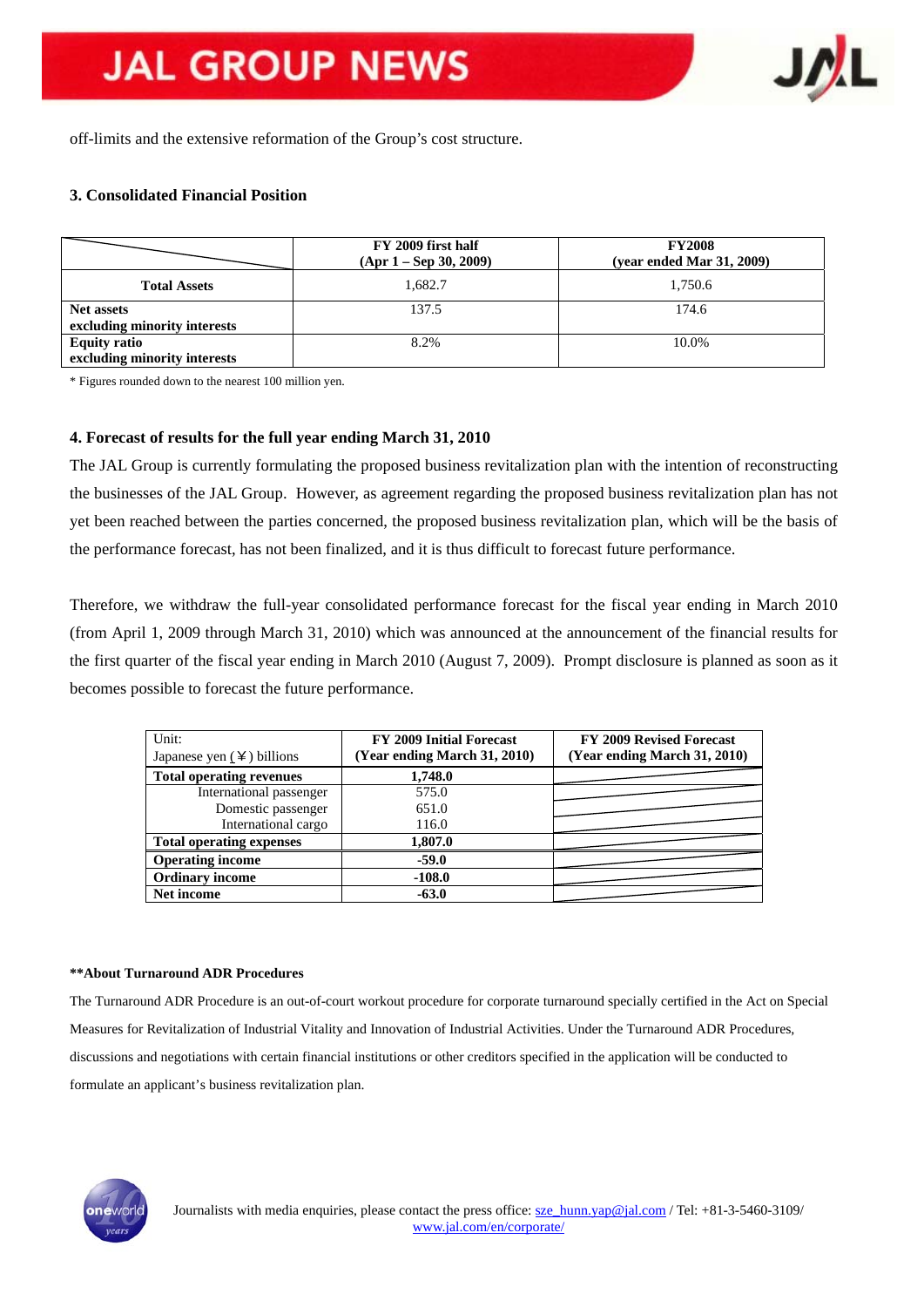

## **APPENDICES**

# **A. JAL Group 2009 2nd Quarter Consolidated Financial Results**

| Units: billions of yen          | 2 <sup>nd</sup> Ouarter FY09 | $2nd$ Ouarter FY08       | <b>Previous Year</b> | <b>Previous Year</b>     |  |
|---------------------------------|------------------------------|--------------------------|----------------------|--------------------------|--|
|                                 | $(Jul 1 - Sep 30, 2009)$     | $(Jul 1 - Sep 30, 2008)$ | Comparison           | % Comparison             |  |
| <b>Total operating revenue</b>  | 429.0                        | 583.2                    | $-154.2$             | 73.6                     |  |
| International passenger         | 128.1                        | 213.3                    | $-85.2$              | 60                       |  |
| Domestic passenger              | 179.5                        | 198.8                    | $-19.2$              | 90.3                     |  |
| International cargo             | 23.1                         | 49.9                     | $-26.8$              | 46.3                     |  |
| Other                           | 98.2                         | 121.0                    | $-22.8$              | 81.1                     |  |
| <b>Total operating expenses</b> | 438.7                        | 556.8                    | $-118.1$             | 78.8                     |  |
| <b>Operating income (loss)</b>  | $-9.6$                       | 26.4                     | $-36.0$              |                          |  |
| <b>Ordinary income (loss)</b>   | $-20.4$                      | 17.3                     | $-37.7$              |                          |  |
| 1st quarter net income (loss)   | $-32.1$                      | 40.1                     | $-72.2$              | $\overline{\phantom{0}}$ |  |

### **B. JAL Group 2009**  $\underline{1}^{\underline{\text{st}}}$  **Quarter Consolidated Financial Results**

| Units: billions of yen          | 1 <sup>st</sup> Quarter FY09 | 1 <sup>st</sup> Quarter FY08 | <b>Previous Year</b> | <b>Previous Year</b> |  |
|---------------------------------|------------------------------|------------------------------|----------------------|----------------------|--|
|                                 | $(Apr 1 - Jun 30, 2009)$     | $(Apr 1 - Jun 30, 2009)$     | Comparison           | % Comparison         |  |
| <b>Total operating revenue</b>  | 334.8                        | 490.3                        | $-155.4$             | 68.3%                |  |
| International passenger         | 97.3                         | 180.4                        | $-83.1$              | 53.9%                |  |
| Domestic passenger              | 131.1                        | 153.7                        | $-22.5$              | 85.3%                |  |
| International cargo             | 19.9                         | 45.4                         | $-25.5$              | 43.8%                |  |
| Other                           | 86.4                         | 110.7                        | $-24.2$              | 78.1%                |  |
| <b>Total operating expenses</b> | 421.0                        | 486.4                        | $-65.4$              | 86.6%                |  |
| <b>Operating income (loss)</b>  | $-86.1$                      | 3.9                          | $-90.0$              |                      |  |
| <b>Ordinary income (loss)</b>   | $-93.9$                      | 0.7                          | $-94.7$              | $\blacksquare$       |  |
| 1st quarter net income (loss)   | $-99.0$                      | $-3.4$                       | $-95.6$              |                      |  |

For more details on the JAL Group consolidated financial information, please refer to:

<http://www.jal.com/en/ir/finance/tanshin.html>